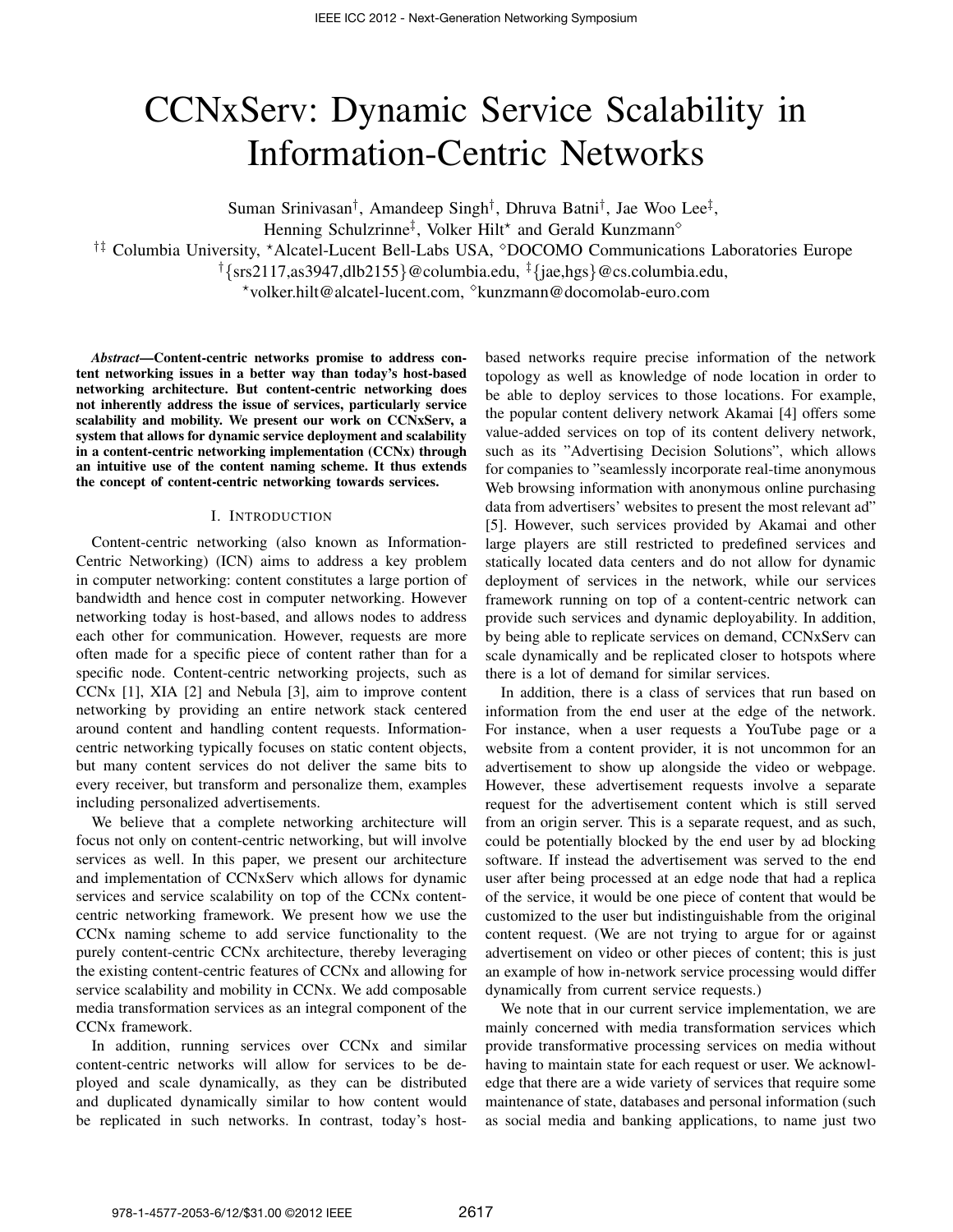

Fig. 1. Our overall CCNxServ architecture. The CCNx controller (called CCNxServiceProxy) handles service requests and passes them onto a service framework (such as NetServ), where the content is processed and sent back into CCNx space.

such examples), and we believe that a complete treatment of such services in a content-centric network is beyond the scope of this paper.

## II. SCALING SERVICES DYNAMICALLY IN CCNX

In our paper, we present our implementation of servicecentric networking on top of CCNx [1]. We believe that CCNx and its current implementation (available as open-source on the CCNx website [6]) are a solid starting point for building a service networking architecture.

The architecture for our current implementation is shown in Figure 1. Our current CCNxServ implementation allows for a single service to be invoked alongside the content name (our naming scheme is *contentname+servicename*). When such a name is seen by a content router, the content router is able to parse the name into the content name and the corresponding service that is to be invoked on it. If it does not yet have a copy of the requested content, it retrieves the file via CCNx. Also, if it does not yet have a copy of the service module corresponding to the requested service, it fetches the corresponding service module via CCNx. Then, the content router invokes the service on the content and, after the processing is complete, it serves the processed content to the requesting client. In addition, it places the processed content back into the CCNx namespace so that future requests for this combination of *contentname+servicename* will directly be able to fetch the processed content.

Today's data center infrastructures usually require data to be moved to central locations where they are processed and transformed. CCNxServ allows for services to be moved right to where the data are situated, thereby enabling service mobility to locations where they are most needed, and allowing for transfer of lightweight executable modules rather than requiring large data sets to be moved around.

Note that in CCNx, we can also define such services implicitly in the content request: because CCNx allows for the concept of "prefix matching," any content router that implements our architecture could add a service name to the end of the name. Our current implementation will work in both centralized and distributed infrastructures that are supported by content-centric networking.

# III. ARCHITECTURE

For our current implementation, we focused on creating and running three exemplary services on top of the framework we describe below. The "weather" service takes a video file as input and generates output with the latest weather information from www.weather.gov as an overlay on top of the video. The "ads" service inserts a random video advertisement (from a given list of ad files in a certain directory) in the middle of the video. The "news" service generates an output with the latest newsfeed (from BBC) as a marquee on top of the video.

An application running on a client device or a network node makes a request for a content name and a service it wishes to invoke on the content (e.g. *ccnx://video.mp4+ad*). The request is converted to a CCNx interest packet and forwarded to CCNx. The request is intercepted by any of the nodes that operate as a Content Router (1), and if the (processed) content "video.mp4+ad" does not exist, the Content Router looks for a service corresponding to the service name. If it does not find a service in its local cache, it fetches it by issuing a CCNx interest packet for that service module (2). The same is true for the content; if the file (video.mp4) is not in the local cache, it is fetched from the content-centric network (2). Once both content and the service module are located and downloaded on the Content Router, the service module is installed (4) and executed on the content (5), thus producing a processed version of the content, which is returned to the client (6). In addition, the processed content is put back into the CCNx namespace for future requests (7).

In order to demonstrate that we are able to provide "plugin" functionality for a fully robust service platform, we integrated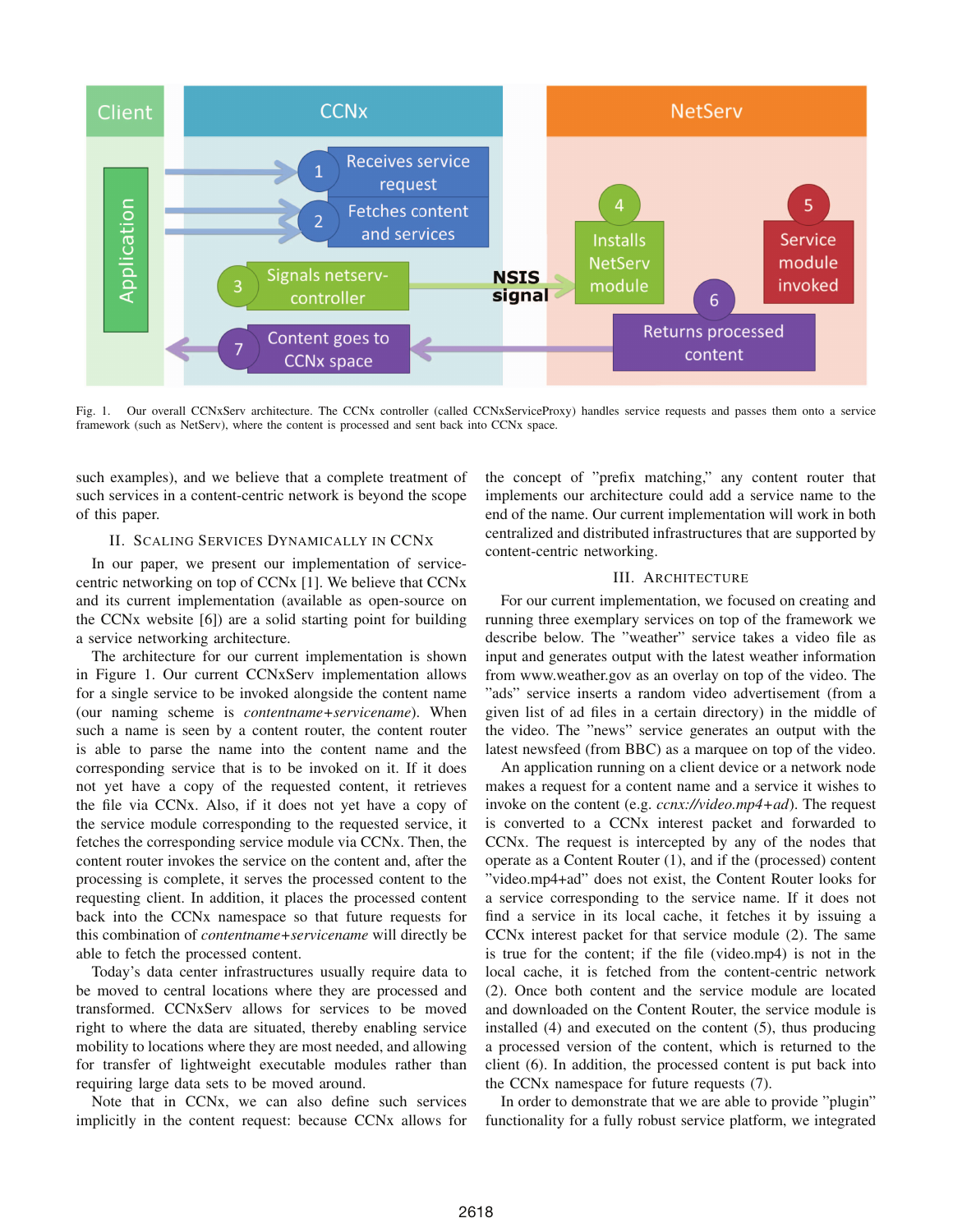the CCNx services implementation with the NetServ service virtualization framework [7]. NetServ was used because it is a robust service virtualization architecture for routers that allows custom service modules to process packets in the network core. It uses a general purpose open-source operating system as the forwarding engine, and layers a dynamic module system on top of it where new functions can be added. With NetServ, an edge router can become a platform for publishers' content and services, allowing content publishers to dynamically deploy within NetServ their services on these edge routers.

We created a CCN<sub>x</sub> controller that signals the NetServ service stack and runs service functionality through NetServ and its OSGi stack [8], while still using the content networking functionality provided by CCNx. The NSIS signalling protocols [9] [10] help to instantiate modules. The NSIS protocol is used for the routing and transport of per-flow signaling messages along the path taken by that flow through the network. The CCNx controller complements the IP-based signaling controllers with CCNx-based signaling.

In addition, as a result of our network-based signaling, one CCNx controller will be able to signal and control multiple NetServ nodes. This mode of operation could be useful in large data centers, where some of the nodes could be CCNx-enabled and others only IP-enabled, with some running a service framework and others a content-networking framework. In addition, such a topology would allow for services and content transformations to be scaled and moved to appropriate nodes depending on load factors.

#### IV. IMPLEMENTATION

We implemented our solution on top of the open-source implementation of CCNx provided by PARC [6]. The reference implementation provides the core CCNx protocol stack implementation along with a few sample applications and utilities. We use some of the existing utilities in the CCNx implementation, and have modified and implemented our own functionality on top of it.

One of the utilities that we use is the ccnfileproxy, a proxy for the file system that makes files on the local file system available over CCNx. It takes a directory from which to serve files, which it treats as the root of its content tree, and an optional CCNx URI to serve as the prefix for that file content as represented in CCNx. For example, if there is a directory /foo in the file system and the CCNx URI is defined as ccnx://testprefix, ccnfileproxy is called with the arguments -*/foo ccnx://testprefix*, and a request for *ccnx://testprefix/file.txt* would return file.txt.

For our implementation, we modified the ccnfileproxy as follows: we intercept the interest packet and scan the content name to see if any service names are included. If no service name is included, we allow the ccnfileproxy to continue its normal mode of execution. If there is a service name specified, we map it to an internal service module file name, issue another interest for the corresponding service file (a JAR file in our implementation) using congetfile, and dynamically load it. Then we find the appropriate class in the JAR file, and



Fig. 2. The architecture of our CCNxServiceProxy implementation and how it interacts with the various CCNx utilities.

call the appropriate service method in the class on the content file. We call this modified proxy CCNxServiceProxy.

The pseudocode for our implementation (in pseudo-Java) is shown below:

```
ccnName = "ccnx://content+service";
array(service, file) = parse(ccnName);
bundleFile = download("ccnx://service"
   + ".jar");
content = download("ccnx://content/");
controller = intializeOSGi();
serviceBundle = controller.installBundle(
  bundleFile);
processedFile = serviceBundle.execute(
   content);
putFileIntoCCNx(processedFile);
```
To add a new service to our implementation, a new JAR file with the service has to be created. The most important file in the JAR file is the service class, which has to implement our *CCNxService* interface for the service implementation. The *execute(Object param)* method has to be overridden in this service class to provide service functionality specific to the class. When creating an OSGi bundle, the CCN-Service attribute is used in the manifest file of the JAR, and this points to the class which implements the *CCNxService* interface. An Activator class (for OSGi) can be included in the service bundle as well. All the service related class files are packaged into a service.jar file. The JAR files are then loaded into CCNx namespace through ccnxfileproxy or a similar utility.

The overall architecture of our CCNxServiceProxy is shown in Figure 2. When the CCNx interest reaches a CCNxService-Proxy, we invoke the *ccnNameToFile()* method on the interest object. This function call translates the CCNx content name into the corresponding file name while parsing it. If any service is found in the content name, the *ccnServiceBridge()* method is invoked. This method handles the loading of the service module, invoking it on the content, and returning the processed content into the CCNx space.

When the *ccnServiceBridge* method is invoked, we check whether the output file, of the form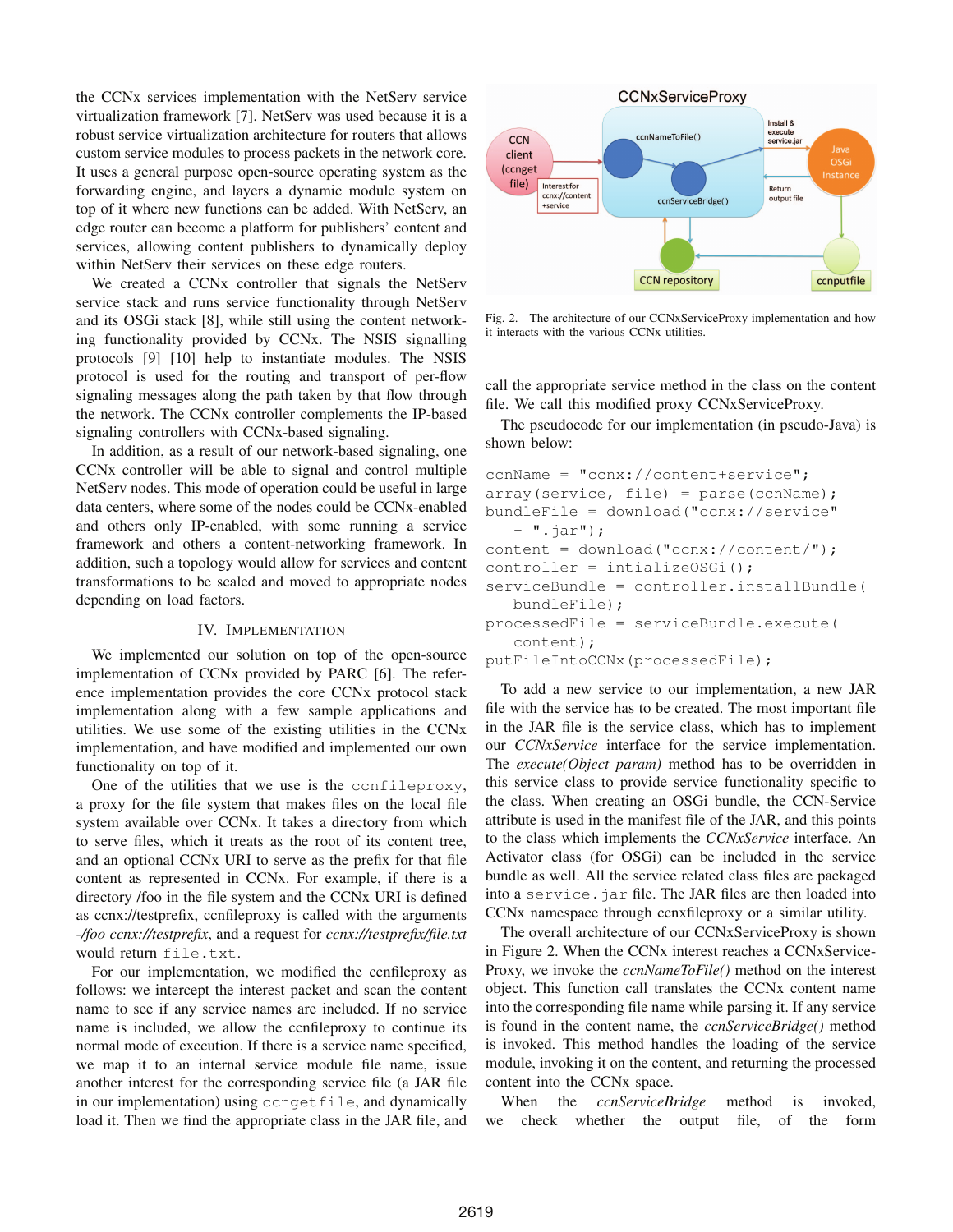|                |                                                                  |  |  | ant -DCCNX PREFIX=ccnx:/ -DFILE PREFIX=/home/dhruva/Videos -DLOGGING=--loggingoff run-fileproxy |                                                                                                        |
|----------------|------------------------------------------------------------------|--|--|-------------------------------------------------------------------------------------------------|--------------------------------------------------------------------------------------------------------|
|                | Buildfile: build.xml                                             |  |  |                                                                                                 |                                                                                                        |
| compile:       |                                                                  |  |  |                                                                                                 |                                                                                                        |
| jar:           |                                                                  |  |  |                                                                                                 |                                                                                                        |
| run-fileproxy: |                                                                  |  |  |                                                                                                 |                                                                                                        |
|                |                                                                  |  |  | [java] Starting file proxy for /home/dhruva/Videos on CCNx namespace /                          |                                                                                                        |
|                | [java] Requested service along with the video: Weather2          |  |  |                                                                                                 |                                                                                                        |
|                | [java] Overwriting file: weather2.jar                            |  |  |                                                                                                 |                                                                                                        |
|                | [java] congetfile took: 381ms                                    |  |  |                                                                                                 |                                                                                                        |
|                | [java] Calling dynamic loader                                    |  |  |                                                                                                 |                                                                                                        |
|                | [java] Loading: weather2.jar                                     |  |  |                                                                                                 |                                                                                                        |
|                |                                                                  |  |  | Tiaval Dynamic processing of the video done. File will be served shortly.                       |                                                                                                        |
|                |                                                                  |  |  | [java] Resulting path name: /home/dhruva/Videos/animal.mp4%2Bweather2                           |                                                                                                        |
|                | [java] Requested service along with the video: Weather2          |  |  |                                                                                                 |                                                                                                        |
|                |                                                                  |  |  | [java] Resulting path name: /home/dhruva/Videos/animal.mp4%2Bweather2                           |                                                                                                        |
|                | [java] Requested service along with the video: Weather2          |  |  |                                                                                                 |                                                                                                        |
|                |                                                                  |  |  | [iava] Resulting path name: /home/dhruva/Videos/animal.mp4%2Bweather2                           |                                                                                                        |
|                |                                                                  |  |  |                                                                                                 | [iava] Resulting path name: /home/dhruva/Videos/animal.mp4%2Bweather2/%FD%04%DC2%D20%00/ meta /.header |
|                | [java] Requested service along with the video: Weather           |  |  |                                                                                                 |                                                                                                        |
|                |                                                                  |  |  | [java] Resulting path name: /home/dhruva/Videos/animal.mp4%2Bweather                            |                                                                                                        |
|                | [java] Requested service along with the video: Weather           |  |  |                                                                                                 |                                                                                                        |
|                |                                                                  |  |  | [java] Resulting path name: /home/dhruva/Videos/animal.mp4%2Bweather                            |                                                                                                        |
|                |                                                                  |  |  |                                                                                                 | [java] Resulting path name: /home/dhruva/Videos/animal.mp4%2Bweather/%FD%04%DC2~%E0%00/ meta /.header  |
|                | [java] Requested service along with the video: Advertisement     |  |  |                                                                                                 |                                                                                                        |
|                | [java] Resulting path name: /home/dhruva/Videos/animal.mp4%2Bads |  |  |                                                                                                 |                                                                                                        |
|                | [java] Requested service along with the video: Advertisement     |  |  |                                                                                                 |                                                                                                        |
|                | [java] Resulting path name: /home/dhruva/Videos/animal.mp4%2Bads |  |  |                                                                                                 |                                                                                                        |
| П              |                                                                  |  |  |                                                                                                 | [java] Resulting path name: /home/dhruva/Videos/animal.mp4%2Bads/%FD%04%DC%25%BD%C0%00/ meta /.header  |

Fig. 3. A screenshot showing the processing of CCNx content after the Content Router interprets the content request.



Fig. 4. The transformed content being played in VLC player. There is an overlay containing weather information at the bottom right of the video. This corresponds to the invoked "weather" service.

CONTENT\_NAME%2B%SERVICE\_NAME, is present in the file repository. If the file is present, we check for any further service invocations. If the file is not present, we check whether the OSGi bundle corresponding to the service name is already installed. If the bundle is installed, we invoke *executeModule()* method on the OSGi controller with the bundleID and content name as the parameters. The *executeModule* call returns the file name of the processed file which is used as the input content for the next service in the chain. This way we can execute multiple services on a single content through chaining, for, e.g, *ccnx://content+service1+service2*; this call will result in two service invocations, service1 on "content" and service2 on the "content+service1" content file.

When the *executeModule* method is called, we load the CCN Service class using the bundle header, CCN-Service. After creating an instance of the CCNxService type class, we can invoke the execute method of CCNxService interface directly on this class instance. The invocation returns the file name of the processed file.

Videos are requested as shown below:

ccngetfile -timeout <value> --loggingoff ccnx://video.mp4+weather <output file>

Figures 3 and 4 show screenshots from the CCNxServ testbed. Figure 3 shows the processing of CCNx content after the Content Router interprets the above content request for the weather service invoked on a video file (*ccnx://animal.mp4+weather2*). After intercepting the interest packet, the content name is scanned and the service name "weather2" is detected. An interest for the corresponding service file *weather2.jar* is issued using ccngetfile. After successfully downloading the JAR file, the service is dynamically loaded and the content is processed. Finally, the file is returned into the CCNx space and to the requesting user. Figure 4 shows the processed content being played at the client device. The invoked services added an overlay containing the local weather information at the bottom right of the video.

#### V. CHALLENGES AND INCENTIVES

In this section, we present the economic incentives for the CCNxServ work as well as the technical challanges that we faced while implementing it.

#### *A. Economic Incentives*

Video and content consumption on the Internet are rapidly growing and require enormous amounts of bandwidth. At the network core, the increasing consumption of multimedia content on the existing wired networks and in mobile systems is putting a strain on the network core. Cisco Systems estimates that video will constitute 90% of all Internet traffic by 2013 [11]. Content distribution networks (CDNs) are becoming more and more popular as a means of efficiently distributing multimedia content to end-users on the Internet. Pallis and Vakali [12] show that CDNs can reduce "traffic jams" for web traffic, since data is closer to user and there is no need to traverse all of the congested pipes and peering points. Content-centric networks (CCN) take the CDN argument and implementation further with the concept that content, not hosts, are the cornerstone of the Internet today.

CCN proponents [1] have argued that CCNs can decrease the cost of content delivery on the Internet. Park et al [13] argue that a backbone network provider could see as much as 30 percent traffic reduction using content-centric networks. In this light, the CCNxServ work that we are doing will enable a new class of services to run on top of the emerging CCNx architecture at reduced cost. In addition, as mentioned in the Introduction, CCNxServ enables lightweight executables to be migrated to locations of "big data", achieving service mobility to cover large datasets, further reducing networking costs.

#### *B. Technical Challenges*

We will briefly describe some of the technical challenges that we faced while building CCNxServ.

The first challenge was making CCNxServ work on a completely content-centric network infrastructure. Because the entire foundation of CCN networks rests on the concept of content, CCNxServ needs to share services by expressing them as a form of content, and at the same time, use the naming mechanism to indicate their use as executable services and not static content. This can be thought of as introducing "active networking" into a content-centric network. We believe our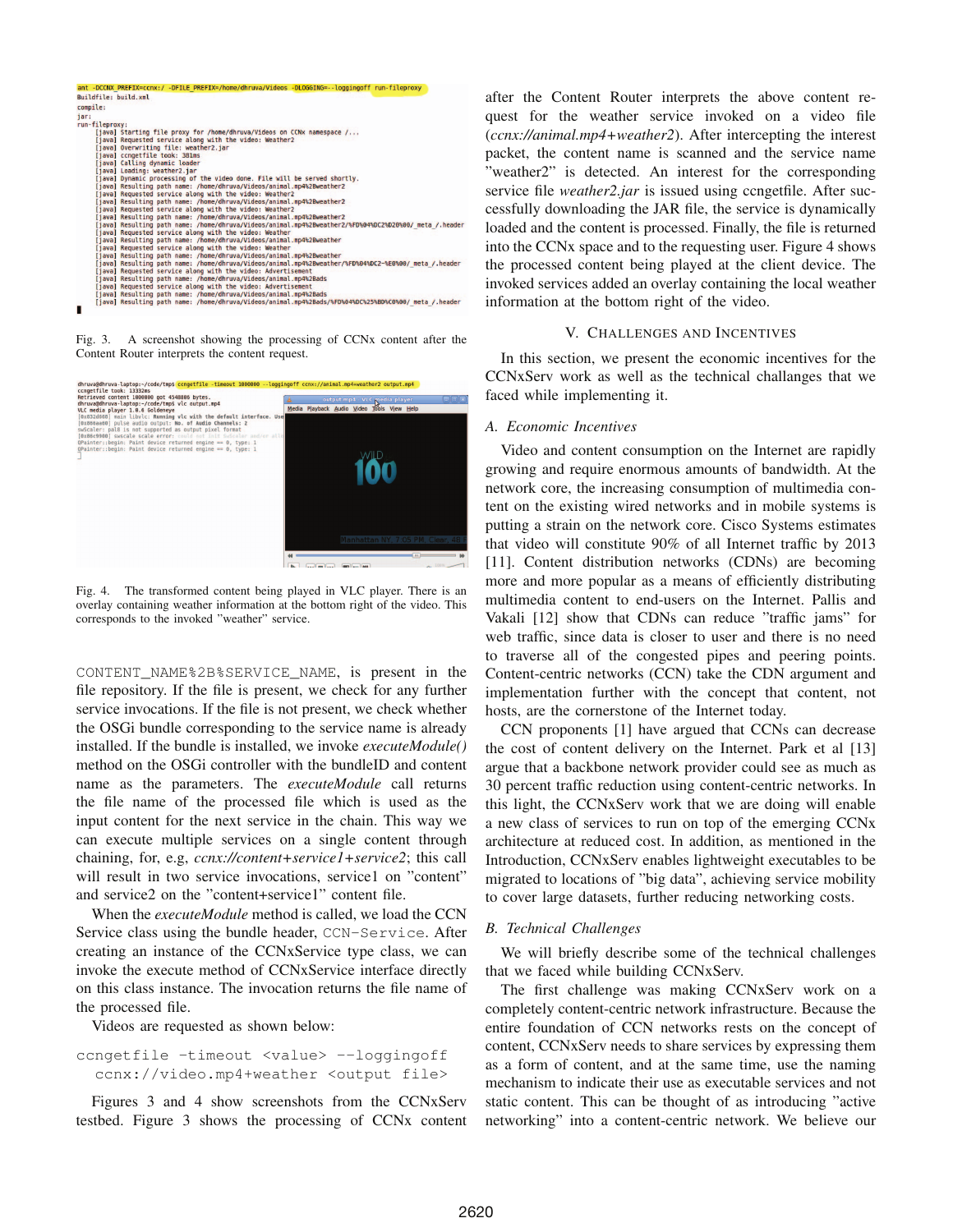mechanism of addressing this solves the services problem while constraining it to work in a content-centric network.

The second challenge was integrating systems that combined the best features of content-centric networking and the traditional networking model, particularly for services. We chose to integrate our CCNxServ implementation with NetServ [7]. We were helped by the fact that while NetServ was initially built for IP networks and for host-based communication, its core service modularity allowed its networking layer to be reworked to support content-centric networking. Through refactoring CCNxServ, we were able to expose its core functionality as a controller to NetServ, and thus leverage NetServ's service APIs while being able to use CCNxServ's naming and service delivery mechanism on top of a pure content-centric network. However, this may prove a challenge with frameworks and libraries that have been hard-coded to the IP networking stack, such as OpenFlow [14] and others.

## VI. RELATED WORK

While there has been a lot of work done in the field of information-centric networking (ICN) the field of servicecentric networking, especially as applied on ICNs, is fairly new.

SCAFFOLD [15] allows multiple service instances represented by one common name, which the specific service represented through serviceIDs being selected through anycast routing through service routers. MILNGENI (million-node GENI) [16] allows for services to be deployed and run on top of many end-systems that are connected via the experimental GENI testbed. But these projects operate on top of the IP layer and require host-to-host communication. Hence, their APIs and middleware are built for host-based networking.

Service-centric networking (SCN) [17] aims to supersede CCNx and thus involves building a superset of CCNx. In contrast, we are building a service platform on top of only CCNx, providing a service stack on top of CCNx, and we have been able to implement a fully service-oriented networking architecture on top of a pure ICN stack. We believe this demonstrates that it is possible to build services on ICN networks without requiring a superset of the features offered in ICN implementations. SoCCeR [18] is a related paper that builds on CCNx, and it works as a control layer to manipulate the underlying Forwarding Information Base (FIB), thereby performing distributed best-service selection using an ant colony optimization (ACO) approach. In contrast to our work, it requires modifying the CCNx interest and data packets to enable the control layer to work. In addition, our work deals with service deployment and dynamic scaling, and thus relates to the problem of effective service placement, which would complement SoCCeR's best service selection algorithm.

Another area that is somewhat related to our CCNx services work is in the field of data migration to data centers closer to the services. This work deals with large data sets and data centers, including tackling design issues to address data migration and latency. Tiwana et al [19] propose exposing the network location of data to the service, so that the service is able to optimize processing of data based on location. Volley [20] attempts to automate application data placement across data centers efficiently. PADS [21] provides a data plane mechanism for transmitting data and maintaining consistency in large distributed applications and data centers. Time-shifted TV [22] uses CCNx to improve localized and cooperative caching using content routers. It takes advantage of proximity features in CCNx to do cooperative caching of content. However, all of these approaches only deal with data latency and moving data across locations to bring them closer to the application. Our approach, in contrast, is about moving services themselves to where the data is located, and thus being able to move small executable modules to places with large data, allowing the data to be processing more efficiently.

Research on service placement is also related to our work. Service placement algorithms dynamically try to find the optimal number and locations of service instances given a certain service demand and network topology. A good overview of related work in the area of service placement is given in [23]. In contrast to pure caching solutions, service placement tries to increase the performance of a service based on applicationspecific quality metrics, while at the same time minimizing the overall network load and service costs. Therefore, services are replicated in the network and the service locations are dynamically adapted to the changing network conditions and service demands.

An architecture supporting a dynamic, distributed service provisioning for mobile users is described in [24]. It supports both optimized service placement within an operators network and placement of service components in a foreign network. This leads to both more efficient resource usage and better quality for the users.

#### VII. FUTURE WORK

While our current implementation handles media transformation service functionality effectively, we have to provide a more advanced architecture to handle more advanced service functionality such as database heavy applications and social media. For these services, we need to consider that they use state and database information since those need state information to be moved along with the service. In some cases, we may need to map a central database and distribute it along with the service, and allow for distributed transactions on the data and at the same time maintain data consistency across the network.

We can currently run a certain function or module on a piece of content, thus processing it, and also chain these events so that multiple services can be applied to content through a single request. However, we plan to extend our implementation such that more complex requests are supported, which require multiple services being processed on multiple content files. This could be achieved by adding a configuration file (e.g. an XML file) to the CCNx request. Then, for example, the weather service introduced above could be parameterized by the application to, e.g., overlay the weather information at different corners of the video or with a different overlay size.